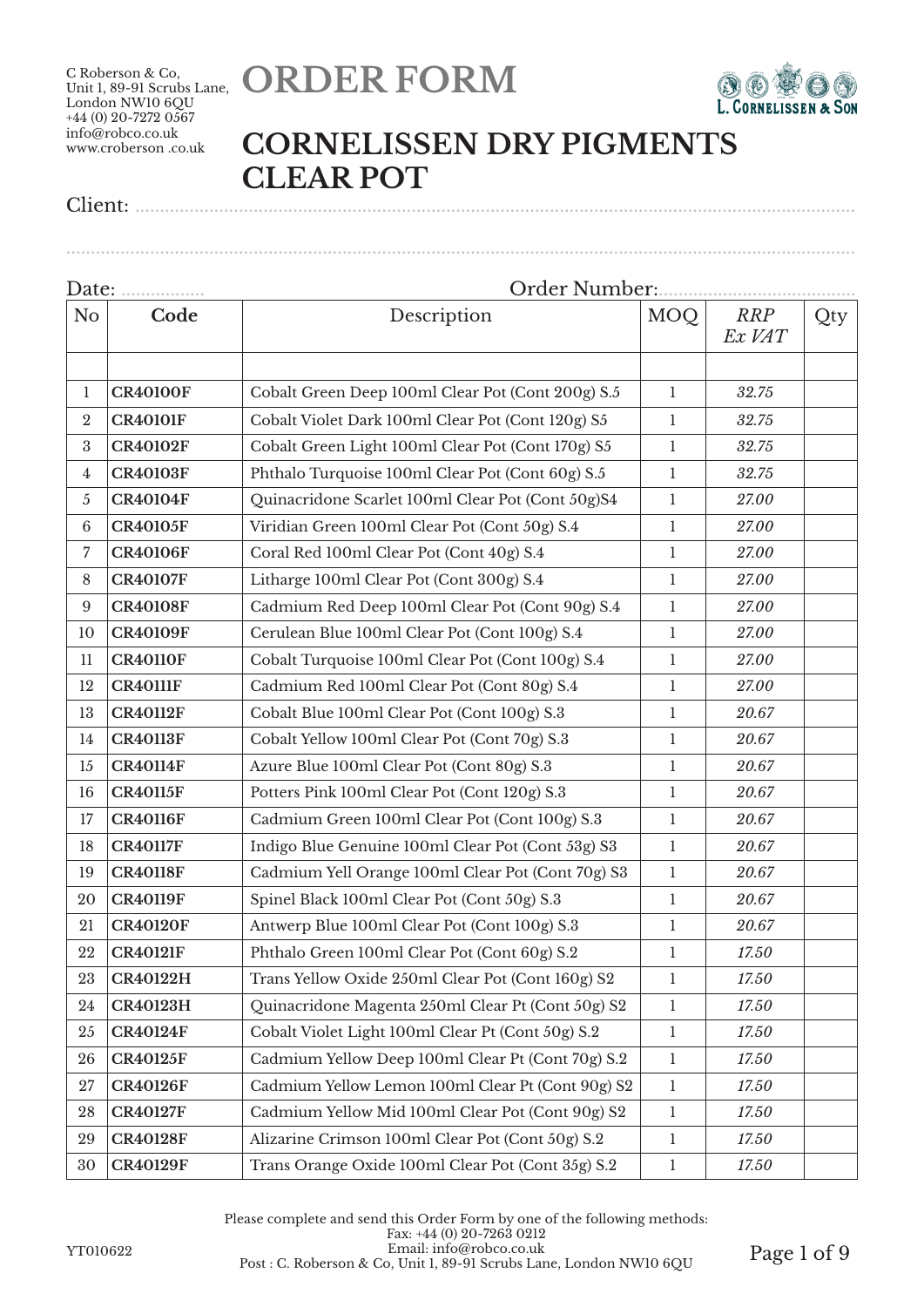



#### **CORNELISSEN DRY PIGMENTS CLEAR POT**

................................................................................................................................................................

| N <sub>o</sub> | Code            | Description                                       | <b>MOQ</b>        | <b>RRP</b><br>Ex VAT | Qty |  |  |
|----------------|-----------------|---------------------------------------------------|-------------------|----------------------|-----|--|--|
|                |                 |                                                   |                   |                      |     |  |  |
| 31             | <b>CR40130H</b> | Terre Verte 250ml Clear Pot (Cont 250g) S.2       | $\mathbf{1}$      | 17.50                |     |  |  |
| 32             | <b>CR40131F</b> | Cadmium Vermilion 100ml Clear Pot (Cont 60g) S.2  | 1                 | 17.50                |     |  |  |
| 33             | <b>CR40132F</b> | Caput Mortuum 100ml Clear Pot (Cont 130g) S.2     | $\mathbf{1}$      | 17.50                |     |  |  |
| 34             | <b>CR40133F</b> | Quinacridone Red 100ml Clear Pot (Cont 35g) S.2   | 1<br>$\mathbf{1}$ | 17.50                |     |  |  |
| 35             | <b>CR40134H</b> | Golden Ochre 250ml Clear Pot (Cont 150g) S.2      |                   | 17.50                |     |  |  |
| 36             | <b>CR40135H</b> | Indigo Blue Syn 250ml Clear Pot (Cont 100g) S.2   | $\mathbf{1}$      | 17.50                |     |  |  |
| 37             | <b>CR40136F</b> | Manganese Violet 100ml Clear Pot (Cont 45g) S.2   | $\mathbf{1}$      | 17.50                |     |  |  |
| 38             | <b>CR40137H</b> | Lemon Yellow 250ml Clear Pot (Cont 200g) S.2      | $\mathbf{1}$      | 17.50                |     |  |  |
| 39             | <b>CR40138F</b> | Cadmium Yellow Lt 100ml Clear Pot (Cont 80g) S.2  | $\mathbf{1}$      | 17.50                |     |  |  |
| 40             | <b>CR40139F</b> | Vermilion Imitation 100ml Clear Pot (Cont 80g) S2 | $\mathbf{1}$      | 17.50                |     |  |  |
| 41             | <b>CR40140H</b> | Chromium Oxide 250ml Clear Pot (Cont 180g) S.1    | $\mathbf{1}$      | 13.58                |     |  |  |
| 42             | <b>CR40141H</b> | Titanium White 250ml Clear Pot (Cont 250g) S.1    | $\mathbf{1}$      | 13.58                |     |  |  |
| 43             | <b>CR40142F</b> | Phthalo Blue 100ml Clear Pot (Cont 50g) S.1       | 1                 | 13.58                |     |  |  |
| 44             | <b>CR40143F</b> | Ultramarine Pink 100ml Clear Pot (Cont 50g) S.1   | $\mathbf{1}$      | 13.58                |     |  |  |
| 45             | <b>CR40144H</b> | Ultramarine Violet 250ml Clear Pot (Cont 100g) S1 | $\mathbf{1}$      | 13.58                |     |  |  |
| 46             | <b>CR40145H</b> | Pozzuoli Red 250ml Clear Pot (Cont 230g) S.1      |                   | 13.58                |     |  |  |
| 47             | <b>CR40146H</b> | Prussian Blue 250ml Clear Pot (Cont 100g) S.1     |                   | 13.58                |     |  |  |
| 48             | <b>CR40147H</b> | Trans Red Oxide 250ml Clear Pot (Cont 30g) S.1    | $\mathbf{1}$      | 13.58                |     |  |  |
| 49             | <b>CR40148H</b> | Ind Yell Tartrazine 250ml Clear Pot (Cont 50g) S1 | $\mathbf{1}$      | 13.58                |     |  |  |
| 50             | <b>CR40149H</b> | Green Earth Light 250ml Clear Pot (Cont 220g) S.1 | $\mathbf{1}$      | 13.58                |     |  |  |
| 51             | <b>CR40150H</b> | Burnt Green Earth 250ml Clear Pot (Cont 200g) S.1 | $\mathbf{1}$      | 13.58                |     |  |  |
| 52             | <b>CR40151H</b> | Venetian Red 250ml Clear Pot (Cont 240g) S.1      | $\mathbf{1}$      | 13.58                |     |  |  |
| 53             | <b>CR40152H</b> | Mars Black 250ml Clear Pot (Cont 250g) S.1        | 1                 | 13.58                |     |  |  |
| 54             | <b>CR40153H</b> | Ult Blue Limewash 250ml Clear Pot (Cont 110g) S.1 | $\mathbf{1}$      | 13.58                |     |  |  |
| 55             | <b>CR40154H</b> | Red Ochre 250ml Clear Pot (Cont 180g) S.1         | $\mathbf{1}$      | 13.58                |     |  |  |
| 56             | <b>CR40155H</b> | Burnt Sienna 250ml Clear Pot (Cont 180g) S.1      | $\mathbf{1}$      | 13.58                |     |  |  |
| 57             | <b>CR40156H</b> | Raw Sienna 250ml Clear Pot (Cont 190g) S.1        | $\mathbf{1}$      | 13.58                |     |  |  |
| 58             | <b>CR40157H</b> | Oriental Blue 250ml Clear Pot (Cont 100g) S.1     | $\mathbf{1}$      | 13.58                |     |  |  |
| 59             | <b>CR40158H</b> | Carbon Mogul Black 250ml Clear Pot (Cont 70g) S.1 | $\mathbf{1}$      | 13.58                |     |  |  |
| 60             | <b>CR40159H</b> | Yellow Ochre 250ml Clear Pot (Cont 210g) S.1      | $\mathbf{1}$      | 13.58                |     |  |  |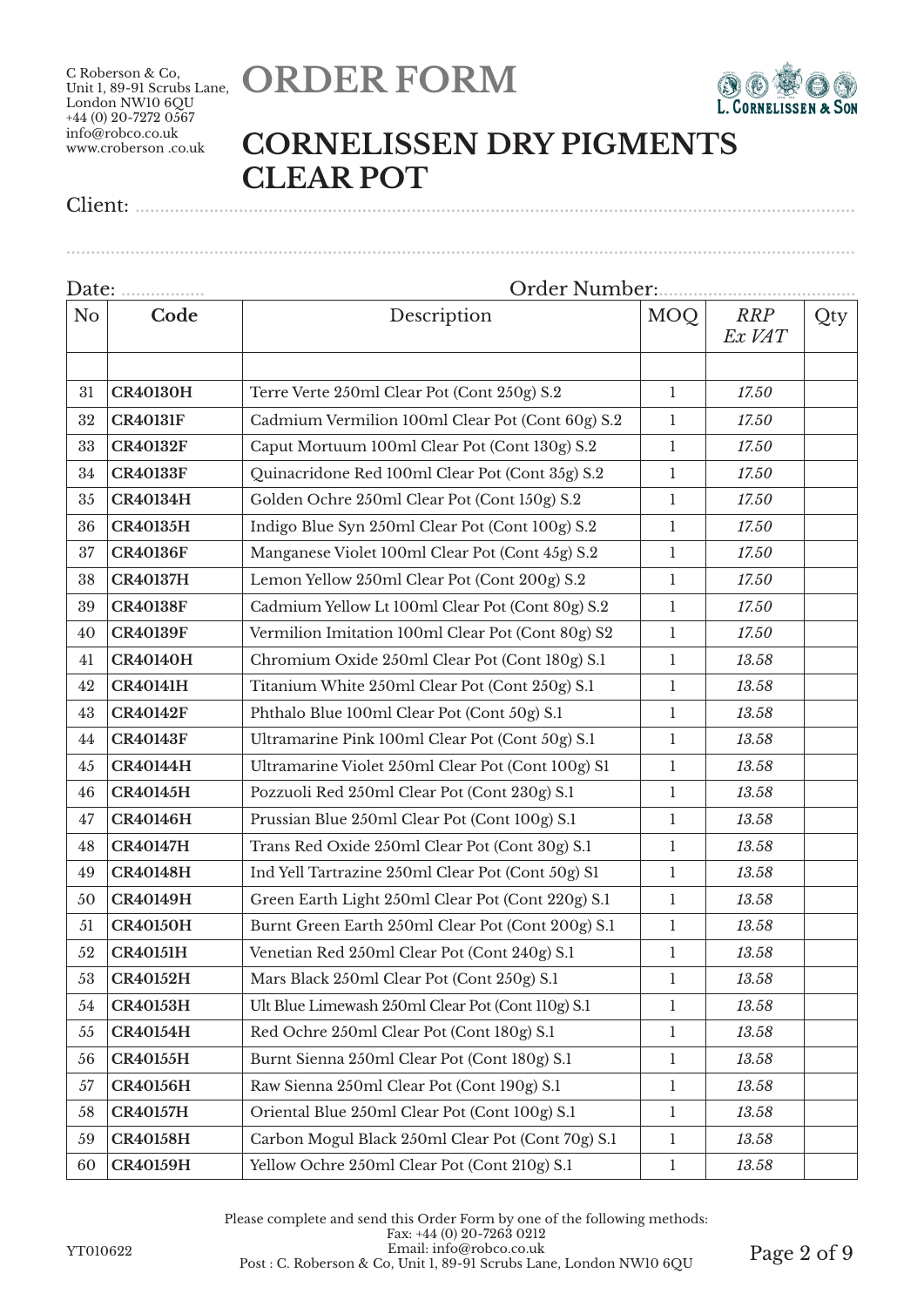



#### **CORNELISSEN DRY PIGMENTS CLEAR POT**

Client: ..................................................................................................................................................

| Date:          |                 |                                                 |              |                      |     |  |  |  |
|----------------|-----------------|-------------------------------------------------|--------------|----------------------|-----|--|--|--|
| N <sub>o</sub> | Code            | Description                                     |              | <b>RRP</b><br>Ex VAT | Qty |  |  |  |
| 61             | <b>CR40160H</b> | Mars Red 250ml Clear Pot (Cont 245g) S.1        | $\mathbf{1}$ | 13.58                |     |  |  |  |
|                | <b>CR40161H</b> |                                                 |              | 13.58                |     |  |  |  |
| 62             |                 | Ul Blue Light 250ml Clear Pot (Cont 130g) S.1   | $\mathbf{1}$ |                      |     |  |  |  |
| 63             | <b>CR40162H</b> | Burnt Umber 250ml Clear Pot (Cont 150g) S.1     | 1            | 13.58                |     |  |  |  |
| 64             | <b>CR40163H</b> | Raw Umber 250ml Clear Pot (Cont 150g) S.1       | 1            | 13.58                |     |  |  |  |
| 65             | <b>CR40164H</b> | Raw Umber Green 250ml Clear Pot (Cont 150g) S.1 | $\mathbf{1}$ | 13.58                |     |  |  |  |
| 66             | <b>CR40165H</b> | Lamp Black 250ml Clear Pot (Cont 50g) S.1       | 1            | 13.58                |     |  |  |  |
| 67             | <b>CR40166H</b> | Mars Violet 250ml Clear Pot (Cont 200g) S.1     | $\mathbf{1}$ | 13.58                |     |  |  |  |
| 68             | <b>CR40167H</b> | Ult Blue Dark 250ml Clear Pot (Cont 110g) S.1   | $\mathbf{1}$ | 13.58                |     |  |  |  |
| 69             | <b>CR40168H</b> | Indian Red 250ml Clear Pot (Cont 240g) S.1      | $\mathbf{1}$ | 13.58                |     |  |  |  |
| 70             | <b>CR40169H</b> | Vine Black 250ml Clear Pot (Cont 200g) S.1      | 1            | 13.58                |     |  |  |  |
| 71             | <b>CR40170H</b> | Ivory Black 250ml Clear Pot (Cont 170g) S.1     | 1            | 13.58                |     |  |  |  |
| 72             | <b>CR40171H</b> | Zinc White 250ml Clear Pot (Cont 140g) S.1      | $\mathbf{1}$ | 13.58                |     |  |  |  |
| 73             | <b>CR40172H</b> | Van Dyke Brown 250ml Clear Pot (Cont 130g) S.1  | $\mathbf{1}$ | 13.58                |     |  |  |  |
| 74             | <b>CR40173H</b> | Graphite 250ml Clear Pot (Cont 100g) S.1        | $\mathbf{1}$ | 13.58                |     |  |  |  |
| 75             | <b>CR40174H</b> | Mars Yellow 250ml Clear Pot (Cont 100g) S.1     | $\mathbf{1}$ | 13.58                |     |  |  |  |
|                |                 |                                                 |              |                      |     |  |  |  |
|                |                 |                                                 |              |                      |     |  |  |  |
|                |                 |                                                 |              |                      |     |  |  |  |
|                |                 |                                                 |              |                      |     |  |  |  |
|                |                 |                                                 |              |                      |     |  |  |  |
|                |                 |                                                 |              |                      |     |  |  |  |
|                |                 |                                                 |              |                      |     |  |  |  |
|                |                 |                                                 |              |                      |     |  |  |  |
|                |                 |                                                 |              |                      |     |  |  |  |
|                |                 |                                                 |              |                      |     |  |  |  |
|                |                 |                                                 |              |                      |     |  |  |  |
|                |                 |                                                 |              |                      |     |  |  |  |
|                |                 |                                                 |              |                      |     |  |  |  |
|                |                 |                                                 |              |                      |     |  |  |  |
|                |                 |                                                 |              |                      |     |  |  |  |
|                |                 |                                                 |              |                      |     |  |  |  |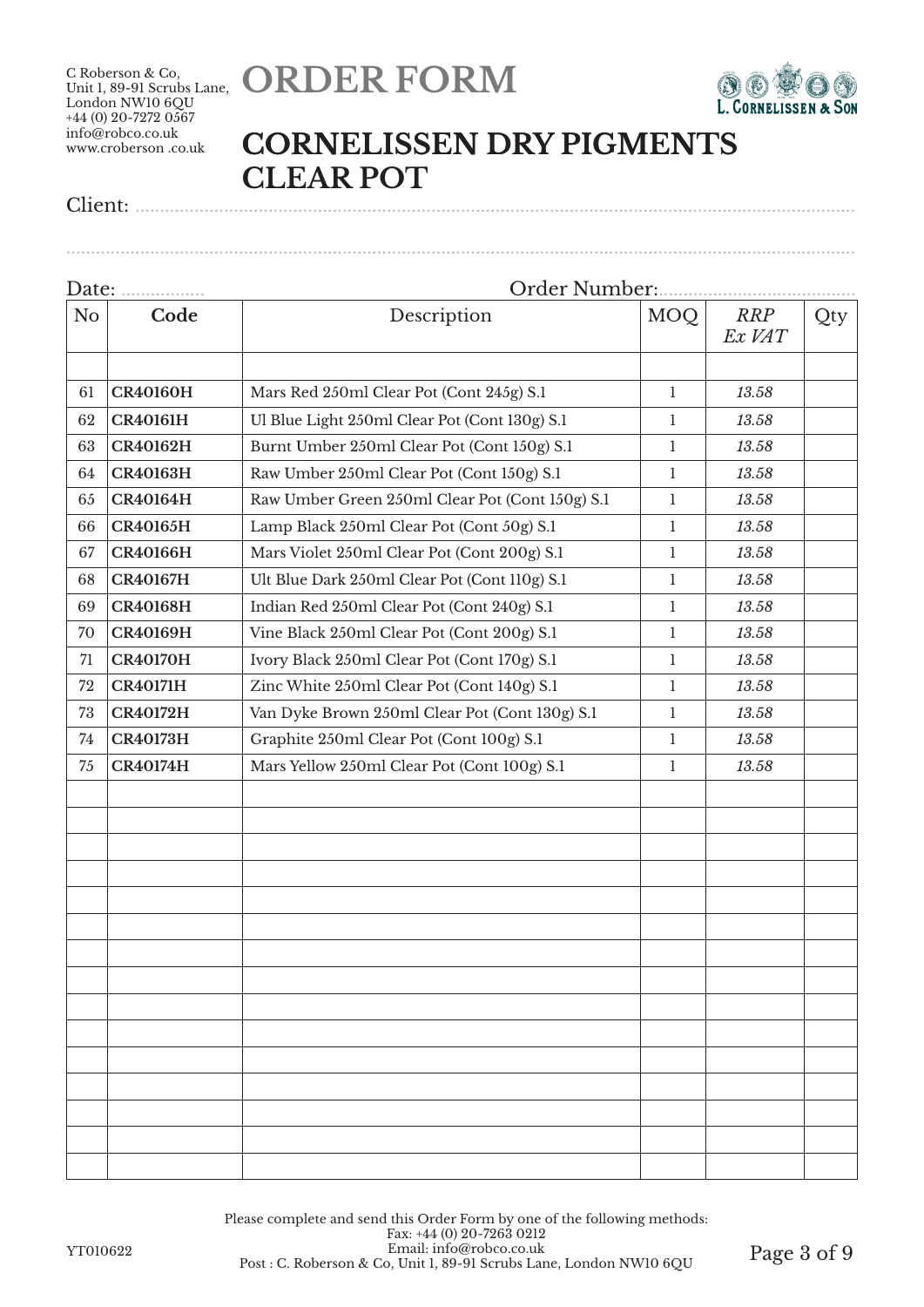## **ORDER FORM**



### **CORENLISSEN CHALK, GUMS, RESINS, WAXES ADHESIVES & SIZES**

................................................................................................................................................................

| Date: <u></u>    |                 | Order Number:                                     |              |                          |     |  |  |  |
|------------------|-----------------|---------------------------------------------------|--------------|--------------------------|-----|--|--|--|
| No               | Code            | Description                                       | MOQ          | <b>RRP</b><br>Ex VAT     | Qty |  |  |  |
|                  |                 | <b>CORNELISSEN CHALK, FILLERS &amp; ABRASIVES</b> |              |                          |     |  |  |  |
| 1                | <b>LC23123F</b> | Alumina Hydrate Light 100 grams                   | 1            | 12.83                    |     |  |  |  |
| $\boldsymbol{2}$ | LC23124H        | Alumina Hydrate Light 250 grams                   | $\mathbf{1}$ | 21.92                    |     |  |  |  |
| $\boldsymbol{3}$ | LC23125J        | Alumina Hydrate Light 1 Kg                        | $\mathbf{1}$ | 63.92                    |     |  |  |  |
| $\overline{4}$   | <b>LC23113F</b> | Crocus Powder 100 grams                           | 1            | 13.92                    |     |  |  |  |
| 5                | LC23114H        | Crocus Powder 250 grams                           | 1            | 20.75                    |     |  |  |  |
| $\,6\,$          | LC23115J        | Crocus Powder 500 grams                           | 1            | 31.75                    |     |  |  |  |
| 7                | LC23206K        | Plaster of Paris 1 Kilo                           | $\mathbf{1}$ | 6.17                     |     |  |  |  |
| 8                | LC23207L        | Plaster of Paris 3 Kilo                           | $\mathbf{1}$ | 9.50                     |     |  |  |  |
| $\boldsymbol{9}$ | LC23208M        | Plaster of Paris 5 Kilo                           | $\mathbf{1}$ | 12.67                    |     |  |  |  |
| 10               | LC23210M        | Plaster of Paris 25 Kilo                          | $\mathbf{1}$ | 38.50                    |     |  |  |  |
| 11               | LC23135J        | French Chalk 500 grams                            | 1            | 9.08                     |     |  |  |  |
| 12               | LC23136K        | French Chalk 1 Kilo                               | $\mathbf{1}$ | 13.92                    |     |  |  |  |
| 13               | LC23146K        | Gypsum 240 Mesh 1 Kilo                            | 1            | 8.50                     |     |  |  |  |
| 14               | LC23306K        | Gesso di Bologna 1Kg                              | 1            | 13.33                    |     |  |  |  |
| 15               | LC23308M        | Gesso di Bologna 5Kg                              | $\mathbf{1}$ | 34.92                    |     |  |  |  |
| 16               | LC23266K        | Marble Dust Fine 1 Kilo                           | $\mathbf{1}$ | $\overline{\phantom{0}}$ |     |  |  |  |
| 17               | LC23267L        | Marble Dust Fine 2.5 Kilo                         | $\mathbf{1}$ | $\overline{\phantom{0}}$ |     |  |  |  |
| 18               | LC23268M        | Marble Dust Fine 5 Kilo                           | 1            | $\overline{\phantom{a}}$ |     |  |  |  |
| 19               | LC23269N        | Marble Dust Fine 25 Kilo                          | $\mathbf{1}$ | $\overline{\phantom{a}}$ |     |  |  |  |
| 20               | LC23156K        | Marble Dust Medium 1 Kilo                         | 1            | $\overline{\phantom{a}}$ |     |  |  |  |
| 21               | LC23157L        | Marble Dust Medium 2.5 Kilo                       | $\mathbf{1}$ | $\overline{\phantom{a}}$ |     |  |  |  |
| 22               | LC23158M        | Marble Dust Medium 5 Kilo                         | $\mathbf{1}$ |                          |     |  |  |  |
| 23               | <b>LC23159N</b> | Marble Dust Medium 25 Kilo                        | 1            |                          |     |  |  |  |
| 24               | LC23246K        | Marble Dust Coarse 1Kg                            | 1            |                          |     |  |  |  |
| 25               | LC23247L        | Marble Dust Coarse 2.5 Kilo                       | $\mathbf{1}$ | $\overline{\phantom{a}}$ |     |  |  |  |
| 26               | LC23248M        | Marble Dust Coarse 5 Kilo                         | 1            |                          |     |  |  |  |
| 27               | LC23249N        | Marble Dust Coarse 25 Kilo                        | 1            |                          |     |  |  |  |
| 28               | LC28544H        | Fumed Silica 100 ml                               | $\mathbf{1}$ | 14.33                    |     |  |  |  |
| 29               | LC23165J        | Precipitate Chalk 500 grams                       | $\mathbf{1}$ | 9.50                     |     |  |  |  |
| 30               | LC23166K        | Precipitate Chalk 1 Kilo                          | $\mathbf{1}$ | 14.42                    |     |  |  |  |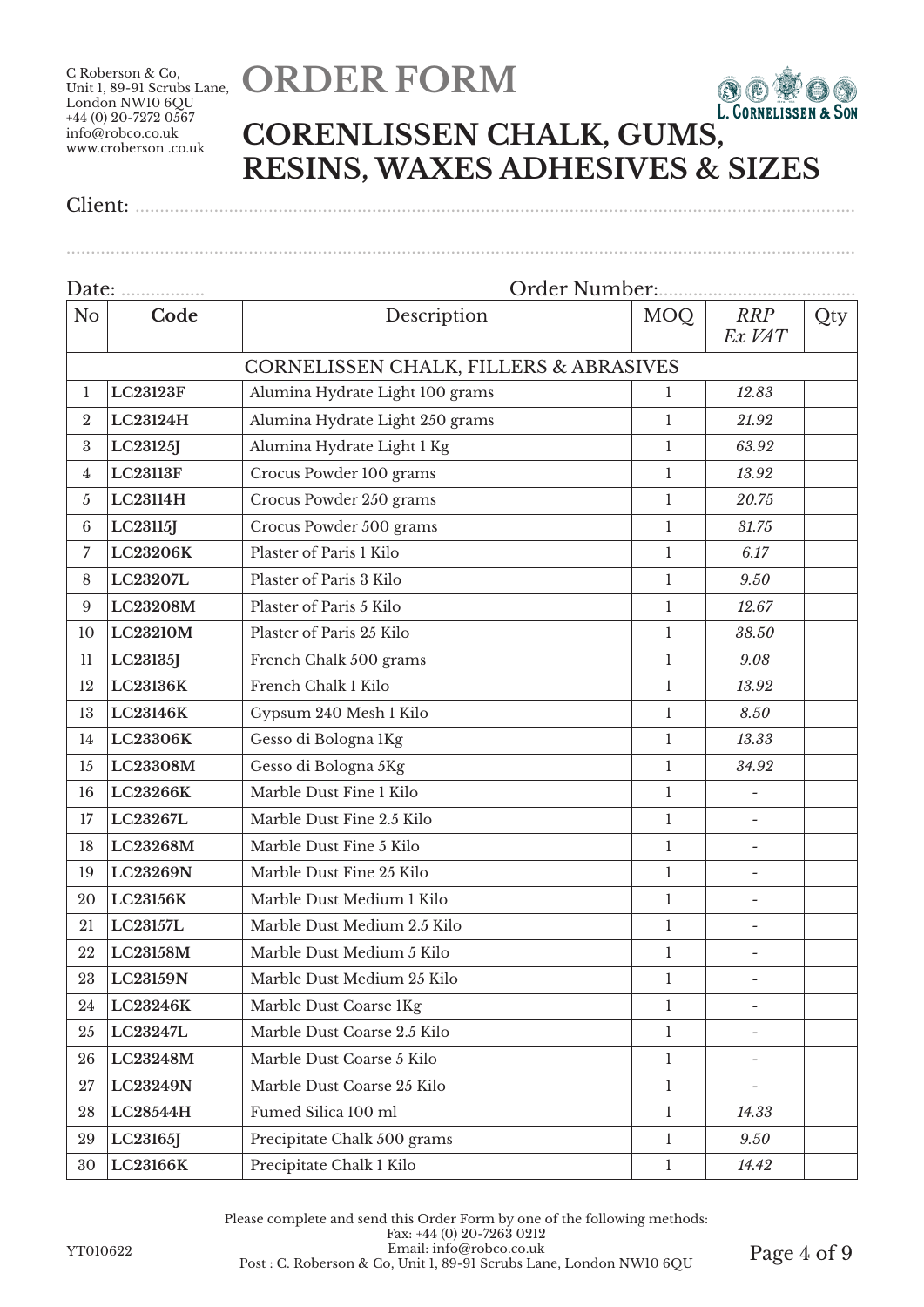C Roberson & Co, London NW10 6QU  $+44(0)$  20-7272 0567 info@robco.co.uk www.croberson .co.uk

# Unit 1, 89-91 Scrubs Lane, **ORDER FORM**



### **CORENLISSEN CHALK, GUMS, RESINS, WAXES ADHESIVES & SIZES**

Client: ..................................................................................................................................................

................................................................................................................................................................ Date: ................. Order Number:........................................ No **Code Description** MOQ *RRP Ex VAT* Qty **LC23175J** Pumice Powder 240 Mesh 500 grams 1 *9.42* **LC23176K** Pumice Powder 240 Mesh 1 Kilo 1 *14.50* **LC23196K** Whiting 1 Kilo Plastic Tub 1 *4.58* **LC23197L** Whiting 2.5 Kilo Plastic Tub 1 *7.00* **LC23198M** Whiting 5 Kilo Plastic Tub 1 1 1 10.17 **LC23199N** Whiting 25 Kilo Sack 1 *20.67* **LC23184H** Rottenstone Pink 250 grams 1 *8.83* **LC23186K** Rottenstone Pink 1 Kilo 1 *16.17* **LC23204H** Rottenstone Grey 250 grams 1 *9.08* **LC23216K** Rottenstone Grey 1 Kilo 1 *17.00* **LC23226K** Fullers Earth 1 Kilo 1 *10.00* **LC23227L** Fullers Earth 3 Kilo 1 *14.50* **LC23228M** Fullers Earth 5 Kilo 1 *20.42* **LC23229N** Fullers Earth 25 Kilo 1 *56.50* CORNELISSEN GUMS **LC24102E** Gum Ammoniac 50 grams 1 *23.83* **LC24105J** Gum Ammoniac 500 grams 1 *166.33* **LC24114H** Gum Arabic Kordofan No1 250 grams 1 *12.83* **LC24115J** Gum Arabic Kordofan No1 500 grams 1 *20.17* **LC24116K** Gum Arabic Kordofan No1 1 Kilo 1 *34.33* **LC24153F** Gum Copal Manila 100 grams 1 *9.33*

 **LC24155J** Gum Copal Manila 500 grams 1 *20.50* **LC24164H** Gum Damar 250 grams 1 *10.67* **LC24165J** Gum Damar 500 grams 1 *13.92* **LC24166K** Gum Damar 1 Kilo 1 *19.17* **LC24167L** Gum Damar 2.5 Kilo 1 *42.08*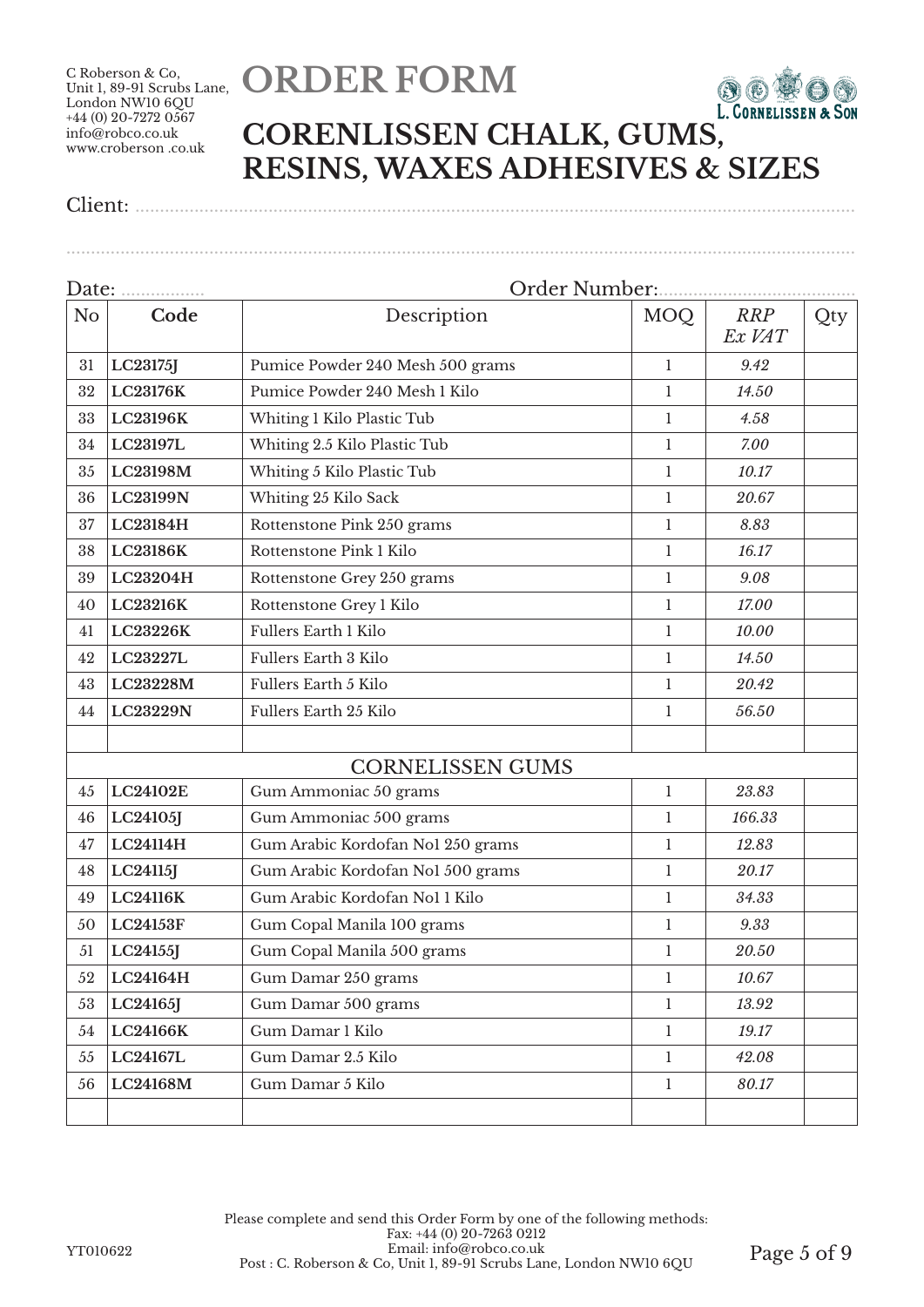C Roberson & Co, London NW10 6QU  $+44(0)$  20-7272 0567 info@robco.co.uk www.croberson .co.uk

# Unit 1, 89-91 Scrubs Lane, **ORDER FORM**



### **CORENLISSEN CHALK, GUMS, RESINS, WAXES ADHESIVES & SIZES**

Client: ..................................................................................................................................................

Date: ................. Order Number:........................................ No **Code Description** MOQ *RRP Ex VAT* Qty **LC24143F** Gum Benzoin 100 grams 1 *19.08* **LC24145J** Gum Benzoin 500 grams 1 *66.50* **LC24182E** Gum Mastic 50 grams 1 23.33 **LC24183F** Gum Mastic 100 grams 1 *35.33* **LC24184H** Gum Mastic 250 grams 1 *77.42* **LC24192E** Gum Sandarac Lumps 50 grams 1 *11.92* **LC24194H** Gum Sandarac Lumps 250 grams 1 *30.67* **LC24196K** Gum Sandarac Lumps 1 Kilo 1 *101.42* **LC24196K** Gum Sandarac Fine Powder 25 grams 1 *12.75* **LC24191D** Gum Sandarac Fine Powder 250 grams 1 *48.17* **LC24213F** LC Gum Tragacanth Pharmacutical 100 grams 1 *22.42* **LC24214F** LC Gum Tragacanth Pharmacutical 500 grams 1 *83.00* CORNELISSEN RESINS **LC25124H** Colophony 250 grams 1 *9.08* **LC25125J** Colophony 500 grams 1 *14.00* **LC25126K** Colophony 1 Kilo 1 *22.67* **LC25232E** Dragons Blood Pieces 50 grams 1 *29.83* **LC25234H** Dragons Blood Pieces 250 grams 1 *131.33* **LC25132E** Dragons Blood Powder 50 grams 1 *27.33* **LC25134H** Dragons Blood Powder 250 grams 1 96.83 **LC25163F** Powdered Rosin Fine 100 grams 1 1 1 14.17 **LC25164H** Powdered Rosin Fine 250 grams 1 1 24.67 **LC25165J** Powdered Rosin Fine 500 grams 1 1 42.75 **LC25166K** Powdered Rosin Fine 1 Kilo 1 *77.58* **LC25168M** Powdered Rosin Fine 5 Kilo 1 *357.08* **LC25174H** Paraloid Con Resin B67 250 grams 1 1 1 14.42 **LC25175J** Paraloid Con Resin B67 500 grams 1 *26.67* **LC25176K** Paraloid Con Resin B67 1 Kilo 1 *52.08* **LC25177L** Paraloid Con Resin B67 2.5 Kilo 1 *112.50*

90 **LC25184H** Paraloid Con Resin B72 250 grams 1 *16.50*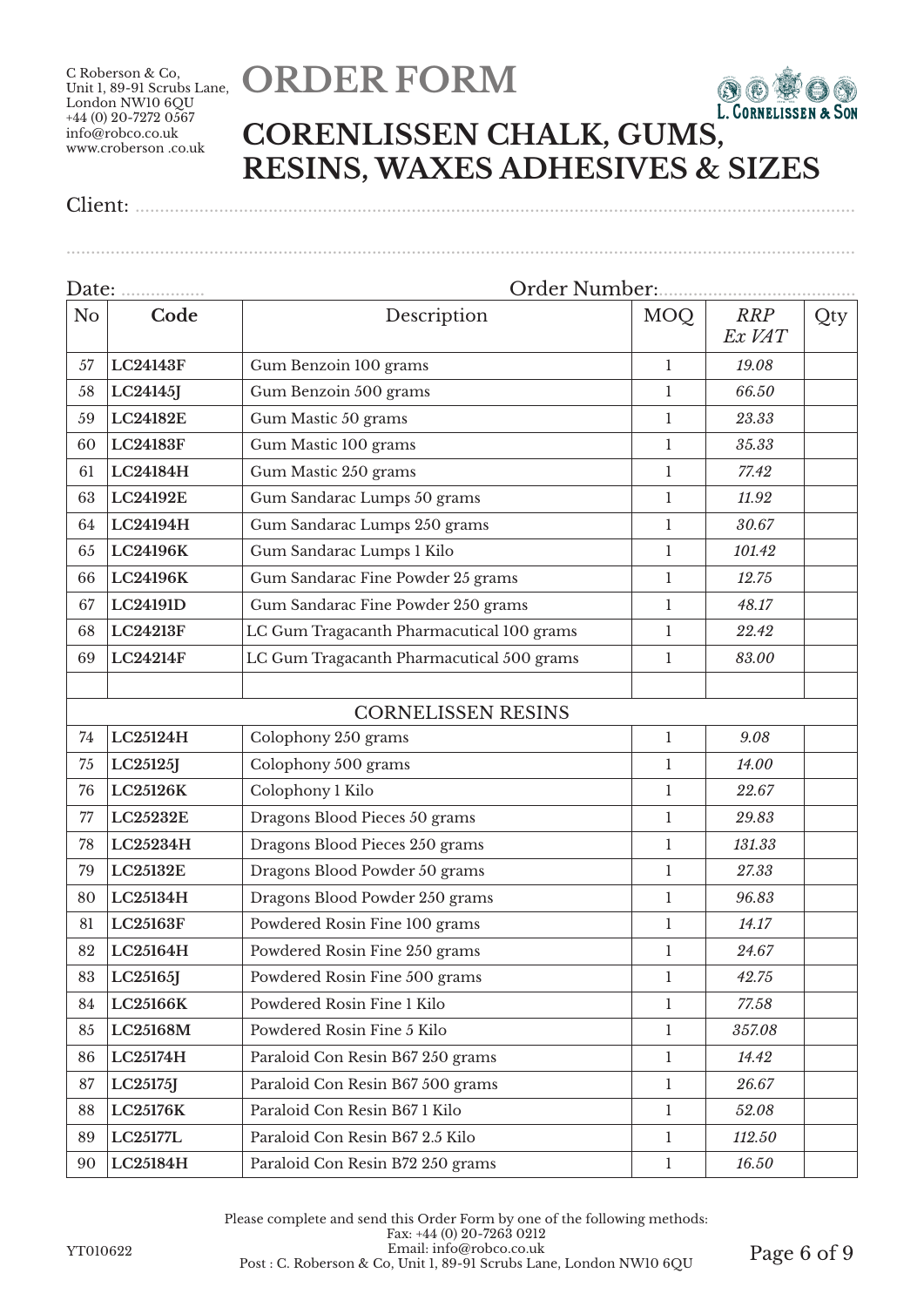## **ORDER FORM**



### **CORENLISSEN CHALK, GUMS, RESINS, WAXES ADHESIVES & SIZES**

................................................................................................................................................................

| Date:          |                 | Order Number:                          |              |                      |     |  |  |
|----------------|-----------------|----------------------------------------|--------------|----------------------|-----|--|--|
| N <sub>o</sub> | Code            | Description                            | MOQ          | <b>RRP</b><br>Ex VAT | Qty |  |  |
| 91             | LC25185J        | Paraloid Con Resin B72 500 grams       | 1            | 25.92                |     |  |  |
| 92             | LC25186K        | Paraloid Con Resin B72 1 Kilo          | $\mathbf{1}$ | 45.25                |     |  |  |
| 93             | LC25187L        | Paraloid Con Resin B72 2.5 Kilo        | $\mathbf{1}$ | 101.25               |     |  |  |
| 94             | LC25180J        | Paraloid Con Resin B72 Solution 500 ml | $\mathbf{1}$ | 48.50                |     |  |  |
| 95             | <b>LC25193F</b> | Shellac Button India 100 grams         | 1            | 11.75                |     |  |  |
| 96             | LC25194H        | Shellac Button India 250 grams         | $\mathbf{1}$ | 20.17                |     |  |  |
| 97             | LC25195J        | Shellac Button India 500 grams         | 1            | 30.00                |     |  |  |
| 98             | LC25196K        | Shellac Button India 1 Kilo            | $\mathbf{1}$ | 53.42                |     |  |  |
| 99             | <b>LC25213F</b> | Shellac Lemon India 100 grams          | $\mathbf{1}$ | 11.17                |     |  |  |
| 100            | LC25215J        | Shellac Lemon India 500 grams          | $\mathbf{1}$ | 31.08                |     |  |  |
| 101            | LC25223F        | Shellac Orange India 100 grams         | $\mathbf{1}$ | 11.08                |     |  |  |
| 102            | LC25225J        | Shellac Orange India 500 grams         | 1            | 28.00                |     |  |  |
| 103            | LC25203F        | Shellac Clear Dewaxed 100 grams        | 1            | 12.08                |     |  |  |
| 104            | LC25204H        | Shellac Clear Dewaxed 250 grams        | 1            | 20.83                |     |  |  |
| 105            | LC25206K        | Shellac Clear Dewaxed 1 Kilo           | $\mathbf{1}$ | 60.50                |     |  |  |
| 106            | LC26284H        | Microcrystalline Wax 250 grams         | 1            | 14.92                |     |  |  |
| 107            | LC26286K        | Microcrystalline Wax 1 Kilo            | $\mathbf{1}$ | 32.25                |     |  |  |
| 108            | LC26294H        | Paraffin Wax 250 grams                 | $\mathbf{1}$ | 9.92                 |     |  |  |
| 109            | LC26296K        | Paraffin Wax 1 Kilo                    | 1            | 18.58                |     |  |  |
| 110            | LC26234H        | Beeswax Bleached Pellets 250 grams     | $\mathbf{1}$ | 19.17                |     |  |  |
| 111            | LC26235J        | Beeswax Bleached Pellets 500 grams     | 1            | 30.67                |     |  |  |
| 112            | LC26236K        | Beeswax Bleached Pellets 1 Kilo        | $\mathbf{1}$ | 54.33                |     |  |  |
| 113            | LC26244H        | Beeswax Natural Pellets 250 grams      | 1            | 19.17                |     |  |  |
| 114            | LC26245J        | Beeswax Natural Pellets 500 grams      | $\mathbf{1}$ | 30.67                |     |  |  |
| $115$          | LC26246K        | Beeswax Natural Pellets 1 Kilo         | $\mathbf{1}$ | 54.33                |     |  |  |
| 116            | LC26253F        | Carnauba Wax Grey 100 grams            | $\mathbf{1}$ | 11.00                |     |  |  |
| 117            | LC26254H        | Carnauba Wax Grey 250 grams            | 1            | 18.08                |     |  |  |
| 118            | LC26255J        | Carnauba Wax Grey 500 grams            | 1            | 29.08                |     |  |  |
| 119            | LC26263F        | Carnauba Wax Yellow 100 grams          | $\mathbf{1}$ | 9.50                 |     |  |  |
| 120            | LC26264H        | Carnauba Wax Yellow 250 grams          | 1            | 16.25                |     |  |  |
| 121            | LC26265J        | Carnauba Wax Yellow 500 grams          | $\mathbf{1}$ | 24.42                |     |  |  |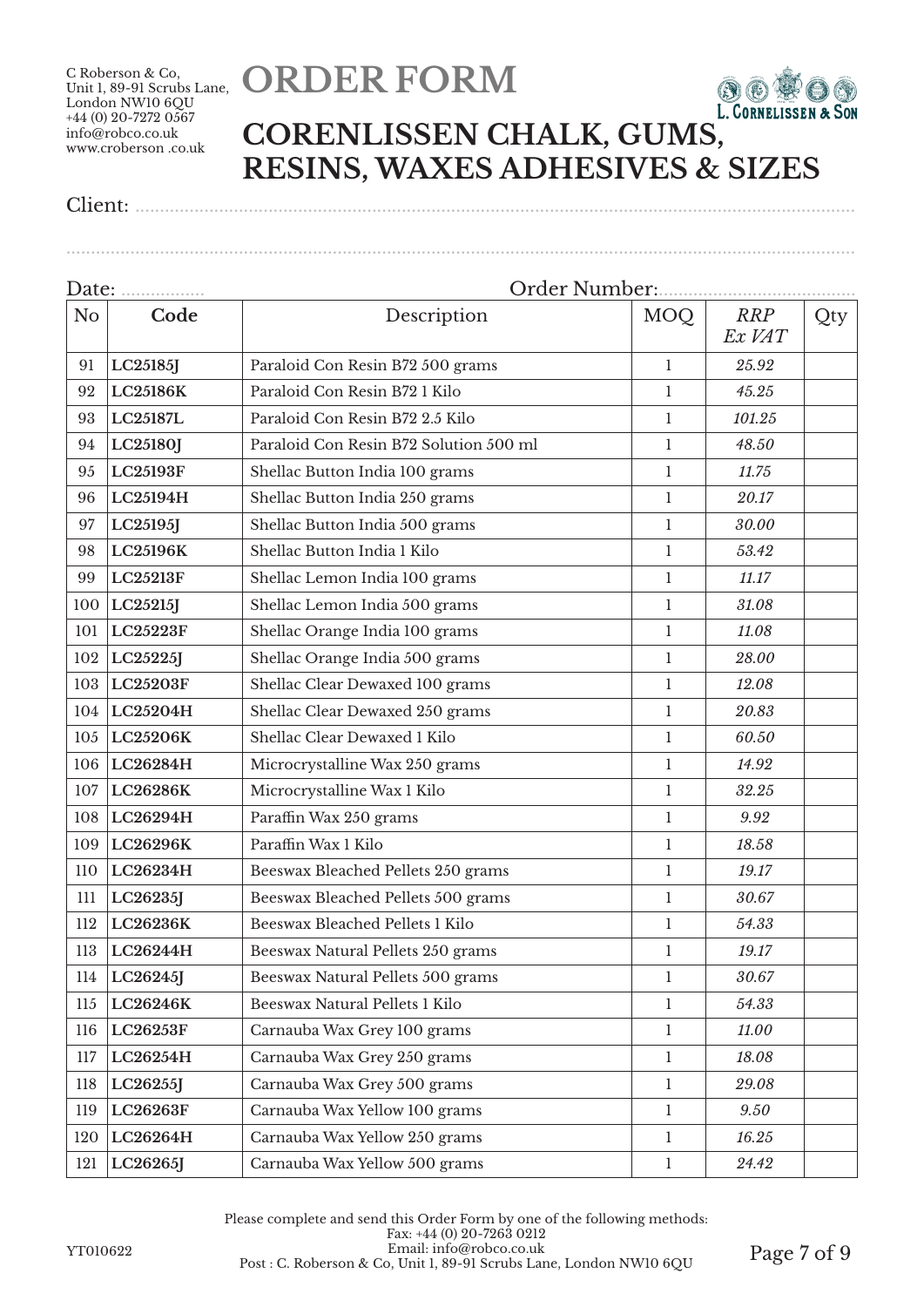## **ORDER FORM**



### **CORENLISSEN CHALK, GUMS, RESINS, WAXES ADHESIVES & SIZES**

Client: ..................................................................................................................................................

| Date:                  |                 | Order Number:                            |              |                      |     |  |  |  |
|------------------------|-----------------|------------------------------------------|--------------|----------------------|-----|--|--|--|
| Code<br>N <sub>o</sub> |                 | Description                              | MOQ          | <b>RRP</b><br>Ex VAT | Qty |  |  |  |
|                        |                 | <b>CORNELISSEN ADHESIVES &amp; SIZES</b> |              |                      |     |  |  |  |
| 122                    | <b>LC27403F</b> | Ammonium Carbonate 100 grams             | $\mathbf{1}$ | 16.50                |     |  |  |  |
| 123                    | LC27404G        | Ammonium Carbonate 200 grams             | $\mathbf{1}$ | 26.92                |     |  |  |  |
| 124                    | LC27494H        | Carrageen Moss Fine Shred 250 grams      | $\mathbf{1}$ | 34.17                |     |  |  |  |
| 125                    | LC27495J        | Carrageen Moss Fine Shred 500 grams      | $\mathbf{1}$ | 56.58                |     |  |  |  |
| 126                    | LC27496K        | Carrageen Moss Fine Shred 1 Kilo         | $\mathbf{1}$ | 108.58               |     |  |  |  |
| 127                    | LC27415J        | Casein Lactic 80 Mesh 500 grams          | 1            | 22.58                |     |  |  |  |
| 128                    | <b>LC27416K</b> | Casein Lactic 80 Mesh 1 Kilo             | 1            | 42.33                |     |  |  |  |
| 129                    | <b>LC27423F</b> | Gelatine Silver 10 Leaf 100 grams        | 1            | 6.17                 |     |  |  |  |
| 130                    | LC27426K        | Gelatine Silver 400 Leaf 1 Kilo          | $\mathbf{1}$ | 72.08                |     |  |  |  |
| 131                    | LC27523F        | Gelatine Gold 10 Leaf 100 grams          | $\mathbf{1}$ | 6.50                 |     |  |  |  |
| 132                    | LC27526K        | Gelatine Gold 400 Leaf 1 Kilo            | $\mathbf{1}$ | 82.17                |     |  |  |  |
| 133                    | LC27434H        | Gelatine Capsules Pack 25                | 1            | 6.83                 |     |  |  |  |
| 134                    | LC27435J        | Gelatine Capsules Pack 100               | 1            | 13.83                |     |  |  |  |
| 135                    | LC27436K        | Gelatine Capsules Pack 1000              | 1            | 80.17                |     |  |  |  |
| 136                    | <b>LC27442E</b> | Isinglass Powder 50 grams                | 1            | 29.25                |     |  |  |  |
| 137                    | <b>LC27443F</b> | Isinglass Powder 100 grams               | $\mathbf{1}$ | 47.00                |     |  |  |  |
| 138                    | LC27444H        | Isinglass Powder 250 grams               | $\mathbf{1}$ | 106.58               |     |  |  |  |
| 139                    | <b>LC27452E</b> | Isinglass Sturgeon 50 grams              | $\mathbf{1}$ | 27.67                |     |  |  |  |
| 140                    | LC27453F        | Isinglass Sturgeon 100 grams             | $\mathbf{1}$ | 48.17                |     |  |  |  |
| 141                    | LC27454H        | Isinglass Sturgeon 250 grams             | 1            | 110.00               |     |  |  |  |
| 142                    | LC27463F        | Parchment Clippings 100 grams            | $\mathbf{1}$ | 16.75                |     |  |  |  |
| 143                    | LC27464H        | Parchment Clippings 250 grams            | 1            | 29.83                |     |  |  |  |
| 144                    | LC27474H        | Pearl Glue 250 grams                     | 1            | 8.00                 |     |  |  |  |
| 145                    | LC27475J        | Pearl Glue 500 grams                     | $\mathbf{1}$ | 13.42                |     |  |  |  |
| 146                    | <b>LC27476K</b> | Pearl Glue 1 Kilo                        | $\mathbf{1}$ | 19.92                |     |  |  |  |
| 147                    | LC27484H        | Rabbit Skin Glue 250 grams               | $\mathbf{1}$ | 11.58                |     |  |  |  |
| 148                    | LC27485J        | Rabbit Skin Glue 500 grams               | $\mathbf{1}$ | 15.67                |     |  |  |  |
| 149                    | LC27486K        | Rabbit Skin Glue 1 Kilo                  | $\mathbf{1}$ | 24.58                |     |  |  |  |
| 150                    | LC27487L        | Rabbit Skin Glue 2.5 Kilo                | $\mathbf{1}$ | 49.17                |     |  |  |  |
| 151                    | LC27488M        | Rabbit Skin Glue 5 Kilo                  | $\mathbf{1}$ | 90.83                |     |  |  |  |
| 152                    | LC27489N        | Rabbit Skin Glue 25 Kilo                 | $\mathbf{1}$ | 418.00               |     |  |  |  |